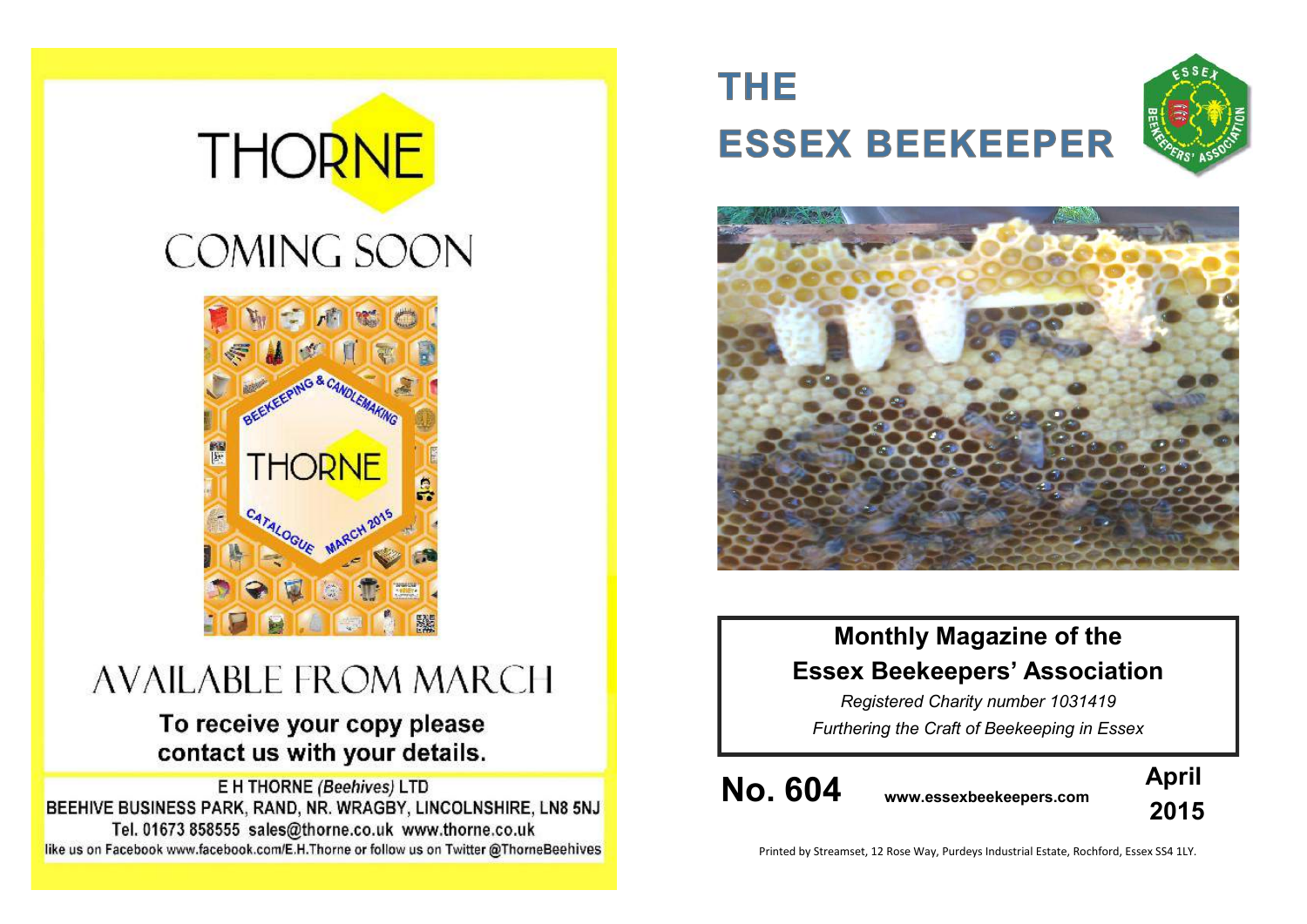#### **EBKA Divisional Meetings**

#### **April & May 2015**

| 2 April  | Thursday<br>8.00pm   | <b>Harlow</b>            | 'Techniques, tricks & inventions' & 'Swarm Control'<br>Kings Church, Red Willow, Harlow CM19 5PA                                                    |  |
|----------|----------------------|--------------------------|-----------------------------------------------------------------------------------------------------------------------------------------------------|--|
| 8 April  | Wednesday<br>6.00pm  | Dengie 100<br>& Maldon   | Members Meeting, Arcadia Road Allotments - Shook Swarm                                                                                              |  |
| 10 April | Friday<br>8.00pm     | Romford                  | 'The Zest Hive' - varroa free by design.<br>Bill Summers Chadwick Hall, St.Michael's Church, Main<br>Road, Gidea Park, Romford RM2 5EL              |  |
| 16 April | Thursday<br>7.30pm   | Epping<br>Forest         | 'Skep making' - Martin Buckle. Chingford Horticultural Hall.                                                                                        |  |
| 20 April | Monday<br>7.30pm     | Chelmsford               | 'First Aid for beekeepers' - with St. Johns' Ambulance<br>The Link, Trinity Methodist Chuch, Rainsford Rd, Chelmsford                               |  |
| 22 April | Wednesday<br>7.30pm  | Southend                 | 'Maintaining healthy colonies in spite of Varroa' - Clive<br>deBruyn. WI Hall, Bellingham Lane, Rayleigh                                            |  |
| 23 April | Thursday<br>7.30pm   | Colchester               | Talk on Nosema and Acarine<br>Langham Community<br>Centre                                                                                           |  |
| 25 April | Saturday<br>2.00pm   | <b>Saffron</b><br>Walden | 'Apiary Hygiene' - Talk & demo. By Deryck Johnson at his<br>apiary in Wimbish CB10 2UY.                                                             |  |
| 26 April | Sunday               | <b>Braintree</b>         | Apiary Meeting with Claire Fisher - tel: 01376 503 647                                                                                              |  |
| 28 April | Tuesday<br>6.30pm    | <b>Saffron</b><br>Walden | Improve Your beekeeping 1 - First of three demo's for 3+ yr<br>beekeepers. 'Be a Bee Doctor' - Jane Ridler at her apiary at<br>Sewads End CB10 2LF. |  |
| 1 May    | Friday<br>8.00pm     | Romford                  | Queen rearing - Terry Watson. Chadwick Hall, St. Michael's<br>Church, Main Road, Gidea Park, Romford RM2 5EL                                        |  |
| 3 May    | Sunday<br>10am - 4pm | Dengie 100<br>& Maldon   | Museum of Power Steam & Garden Show<br>Langford,<br>Maldon.                                                                                         |  |
| 7 May    | Thursday<br>8.00pm   | <b>Harlow</b>            | 'Queen Breeding and how to successfully introduce Queens'.<br>Kings Church, Red Willow, Harlow CM19 5PA                                             |  |
| 9 May    | Saturday<br>2.00pm   | <b>Saffron</b><br>Walden | 'All about Swarming'<br>- Richard Pickford at his apiary in<br>Great Easton CM6 2HD.                                                                |  |
| 12 May   | Tuesday<br>6.30pm    | Saffron<br>Walden        | <b>Improve Your beekeeping 2</b> - Many Manipulations with<br>Richard Ridler at his apiary in Sewards End CB10 2LF.                                 |  |
| 17 May   | Sunday               | <b>Braintree</b>         | <b>Essex Young Farmers Show</b><br>Boyton Hall CM1 4LN -<br>$\sim$<br>Marquee in livestock area.                                                    |  |
| 17 May   | Sunday               | Dengie 100<br>& Maldon   | Essex Young Farmers Show - Boyton Hall CM1 4LN.                                                                                                     |  |

#### **Who's who and how to contact them**

**President of EBKA** *Eric Fenner* Hon Member BBKA, Hon CLM EBKA

#### **Trustees:**

|                             | Chairman: Richard Ridler, Old Barn House, 36, Walden Road, Sewards End, Saffron Walden, CB10 2LF |                                         |                    |
|-----------------------------|--------------------------------------------------------------------------------------------------|-----------------------------------------|--------------------|
|                             |                                                                                                  | email chair@ebka.org tel. 01799 218 023 |                    |
|                             | <b>Secretary:</b> Michael Webb 19 Ingrebourne Gardens, Upminster, Essex RM14 1BQ                 |                                         |                    |
|                             | email qsecebka@virqinmedia.com tel. 01708 250 606 / 07712 490 511                                |                                         |                    |
|                             | <b>Treasurer: Bob Manning 12, Moorland Close, Collier Row, RM5 2AB</b>                           |                                         |                    |
|                             |                                                                                                  | email treasurer@ebka.org                | tel: 01708 760 770 |
| <b>Divisional Trustees:</b> |                                                                                                  |                                         |                    |

| <b>Braintree</b>                                | James Jolley                        | mrjolley@live.co.uk                            |
|-------------------------------------------------|-------------------------------------|------------------------------------------------|
| Chelmsford                                      | Margaret Clay                       | margaretclay@btinternet.com                    |
| Colchester                                      | <b>Tom Geddes</b>                   | tom.geddes@btinternet.com                      |
| Dengie Hundred & Maldon<br><b>Epping Forest</b> | Glenn Mayes<br><b>Mark Chambers</b> | trustee@dmbka.org.uk<br>mark@chambersweb.co.uk |
| Harlow                                          | <b>Martin Cavalier</b>              | cavalier@btinternet.com                        |
| Romford                                         | Pádraig Floyd                       | psafloyd@yahoo.com                             |
| Saffron Walden                                  | <b>Richard Ridler</b>               | richard.ridler@uwclub.net                      |
| Southend                                        | Marquerita Wilson                   | philandritawilson@sky.com                      |

#### **Divisional Contacts:** To contact a local Division:

**Braintree**: Colleen Chamberlain 01279 876 333 **Chelmsford**: Brian Spencer 01245 490 843 **Colchester**: Morag Chase 01206 522 576 **D.H. & Maldon**: Carlie Mayes 01245 381 577 **Harlow**: Nick Holmes 07730 735 752 **Epping Forest**: Robin Harman 07971 237 312 **Romford:** Pat Allen 01708 220 897 **Saffron Walden**: Jane Ridler 01799 218 023 **Southend**: Chad Colby-Blake 01702 302 209

| <b>EBKA Education Contact:</b>             | Jane Ridler Old Barn House, 36 Walden Road<br>Sewards End, Saffron Walden, Essex CB10 2LF<br>01799 218 023<br>jane.ridler@uwclub.net |            |  |               |                                  |
|--------------------------------------------|--------------------------------------------------------------------------------------------------------------------------------------|------------|--|---------------|----------------------------------|
| The Essex Beekeeper Magazine:              |                                                                                                                                      |            |  |               |                                  |
| Editor <sup>.</sup>                        | Jean Smye,                                                                                                                           | email:     |  | jsmye@sky.com |                                  |
| Advertising:                               | Jean Smye                                                                                                                            | email:     |  |               | jsmye@sky.com tel. 07731 856 361 |
| Web site:                                  | Nick Holmes                                                                                                                          | email:     |  |               | webmaster@essexbeekeepers.com    |
| <b>Distribution and Mailing Secretary:</b> |                                                                                                                                      | Mary Heyes |  |               | tel. 01702 588 009               |
|                                            | ml.heyes@virgin.net<br>email:<br><b>Regional Bee Inspectors for EBKA Region:</b>                                                     |            |  |               |                                  |

|                      | Epping Forest and Romford Divisions (excluding Brentwood): |                                     |
|----------------------|------------------------------------------------------------|-------------------------------------|
| Julian Parker        | julian.parker@fera.gsi.gov.uk                              | tel. 07775 119 469                  |
| All other Divisions: |                                                            |                                     |
| Keith Morgan         | keith.morgan@fera.gsi.gov.uk                               | tel. 01485 520 838 or 07919 004 215 |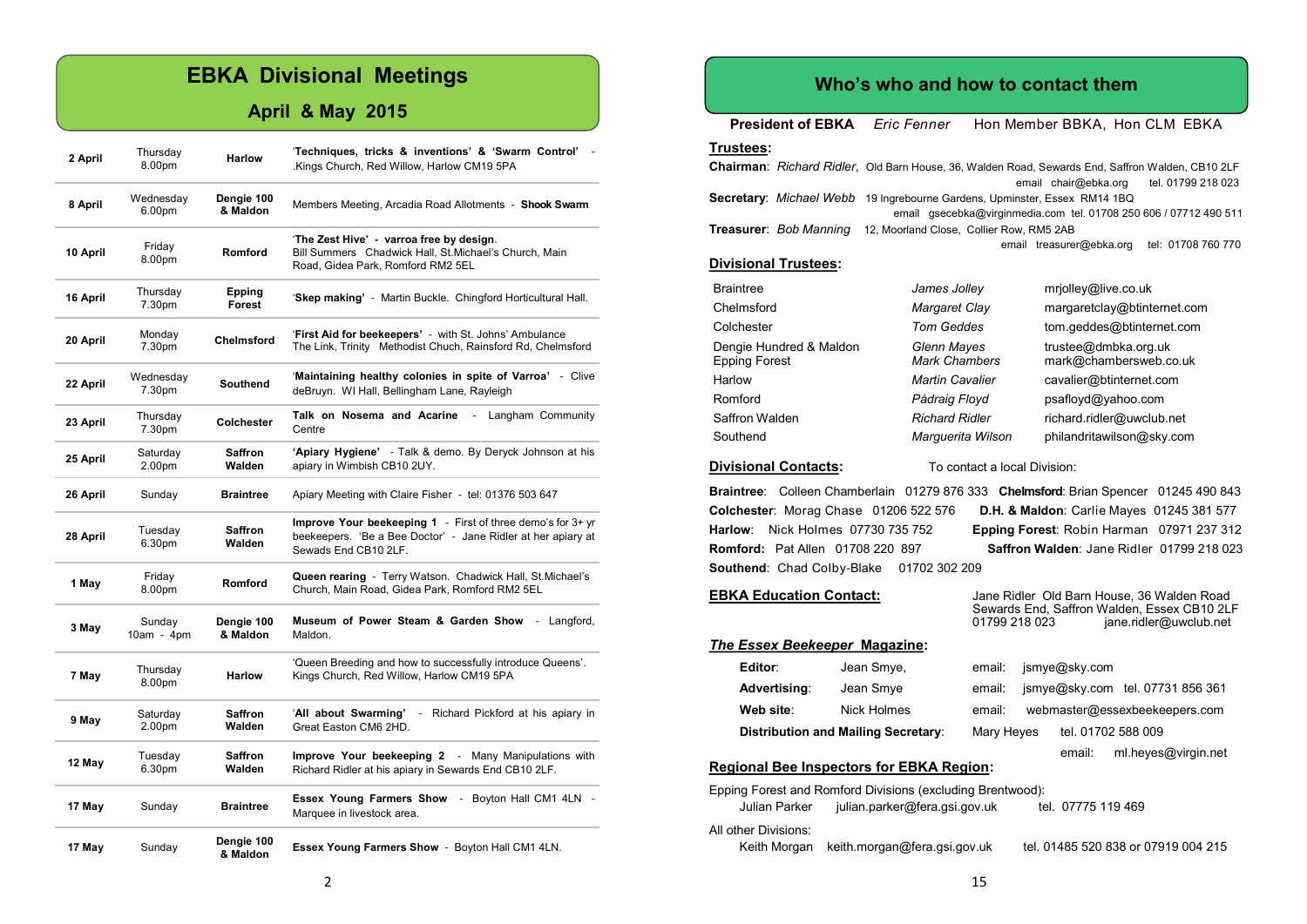

| 18 May | ivioliua y<br>7.30pm | Chelmsford               | tba                                                                                                                                                                        |
|--------|----------------------|--------------------------|----------------------------------------------------------------------------------------------------------------------------------------------------------------------------|
| 20 May | Wednesday<br>6.00pm  | Dengie 100<br>& Maldon   | Apiary meeting - Arcadia Allotments, Burnham-on-Crouch.                                                                                                                    |
| 23 May | Saturday<br>2.30pm   | Epping<br><b>Forest</b>  | 'Ensuring a maximum honey harvest' - Peter Dalby at<br>Wanstead Apiary.                                                                                                    |
| 23 May | Saturday<br>12.30pm  | <b>Saffron</b><br>Walden | <b>BBQ</b> with guest Torsten Ellman, Chair of Mecklenburg<br>Vorpommern Beekeepers' Association, Germany at Tony &<br>Linda Yeats apiary in Upper Langley Green CB11 4RU. |
| 24 May | Sunday<br>11.00am    | Dengie100<br>& Maldon    | Members visit to RHS Hyde Hall with quided tour. £10 -<br>limited space. Call 07979 862952 / 01245 381 577                                                                 |
| 28 May | Thursday<br>7.30pm   | Colchester               | Members meeting - Langham Community Centre                                                                                                                                 |
| 31 May | Sunday<br>3.00pm     | <b>Braintree</b>         | Apiary Meeting with Geoff and Alison Brewer, Felsted CM8<br>3ET Telephone 01371 822 043                                                                                    |
|        |                      |                          |                                                                                                                                                                            |

#### *Note from Editor*

Next month *The Essex Beekeeper* will contain a pull-out index of the articles from the past two years.

## *Vacancy for a Minutes Secretary*

**There is a vacancy on the Central Executive Committee of the EBKA for a Minutes Secretary If you would like to be considered for this role, please contact Michael Webb, General Secretary of the EBKA for further details Please email your request to: [gsecebka@virginmedia.com](mailto:gsecebka@virginmedia.com)**

**Cover Photograph: Almost ready for harvesting.**

**Photograph by Jean Smye**

3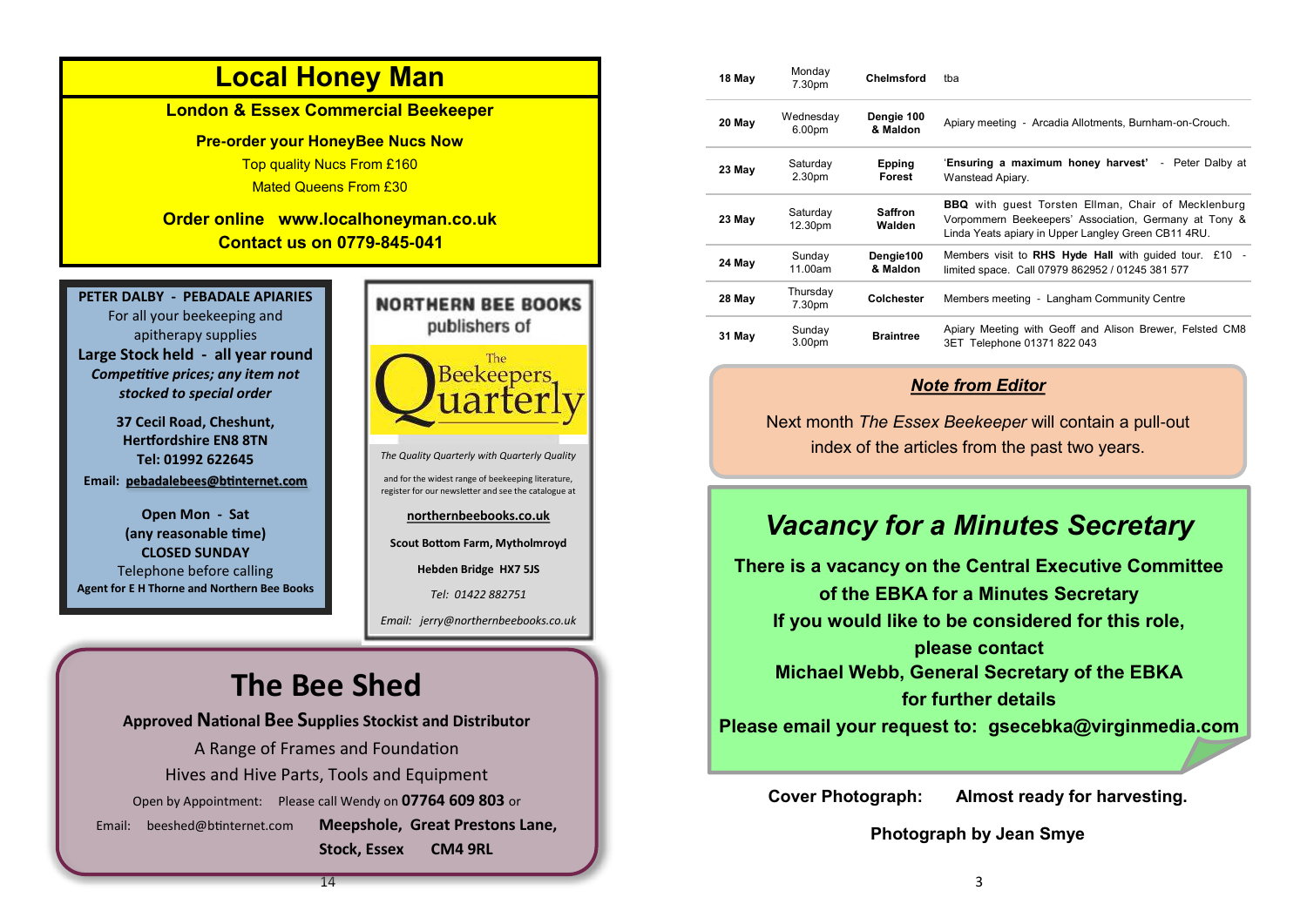Dengie 100 & Maldon Reekeepers' Association host

## **Essex Beekeepers' Association** 2015 ANNUAL **BEEKEEPERS' CONFERENCE**

Saturday 31 October 2015 Ormiston Academy, Burnham-on-Crouch CM0 8BD 9.45am - 4.30pm

## GUEST SPEARERS

**Professor Francis Ratnieks, Sussex University** Professor of Apiculture (Evolution, Behaviour and Environment)

Professor Linda Field, Rothamsted Research **Head of Biological Chemistry and Crop Protection** 

> Barbara Dalby, Pebadale Apiaries **Apitherapist**

#### **ERKA MEMBERS TICKET £20 NON MEMBERS TICKET £25** (includes lunch)

call 01245 381577 www.dmbka.org.uk charity no: 1031419

**Overwintered colonies for sale.**  Sound, productive stocks on National frames which can be transferred to your empty hives in April. £95 each.

Ring Graham Johnson 07885 257 108 anytime.

## **E**ssex **B**ee**K**eepers **A**ssociation

Present a Bee Health & Disease Recognition Day

at Aldham Village Hall, Brook Street, Aldham, Colchester, Essex. CO6 3RE

> on **Saturday 27th June 2015** 10am to 4pm

*Suitable for Beekeepers of all levels of Experience*



Come and meet your Eastern Regional Bee Inspector Keith Morgan and local Seasonal Bee Inspectors

This relaxed and friendly day will include a mixture of presentations, Useful Tips & Hints with Discussions. Apiary Hygiene - Varroa Comb Recognition



Plus a practical session in the apiary observing how inspectors check for disease



#### **IMPORTANT**

●You will need to bring a packed Lunch ●CLEAN Protective Beekeeping Clothing ●Tea & Coffee will be Provided **Pre Booking of Places is Essential as limited no. available Contact; Jim McNeill on 01708 765898 jimandliz44@aol.co.uk**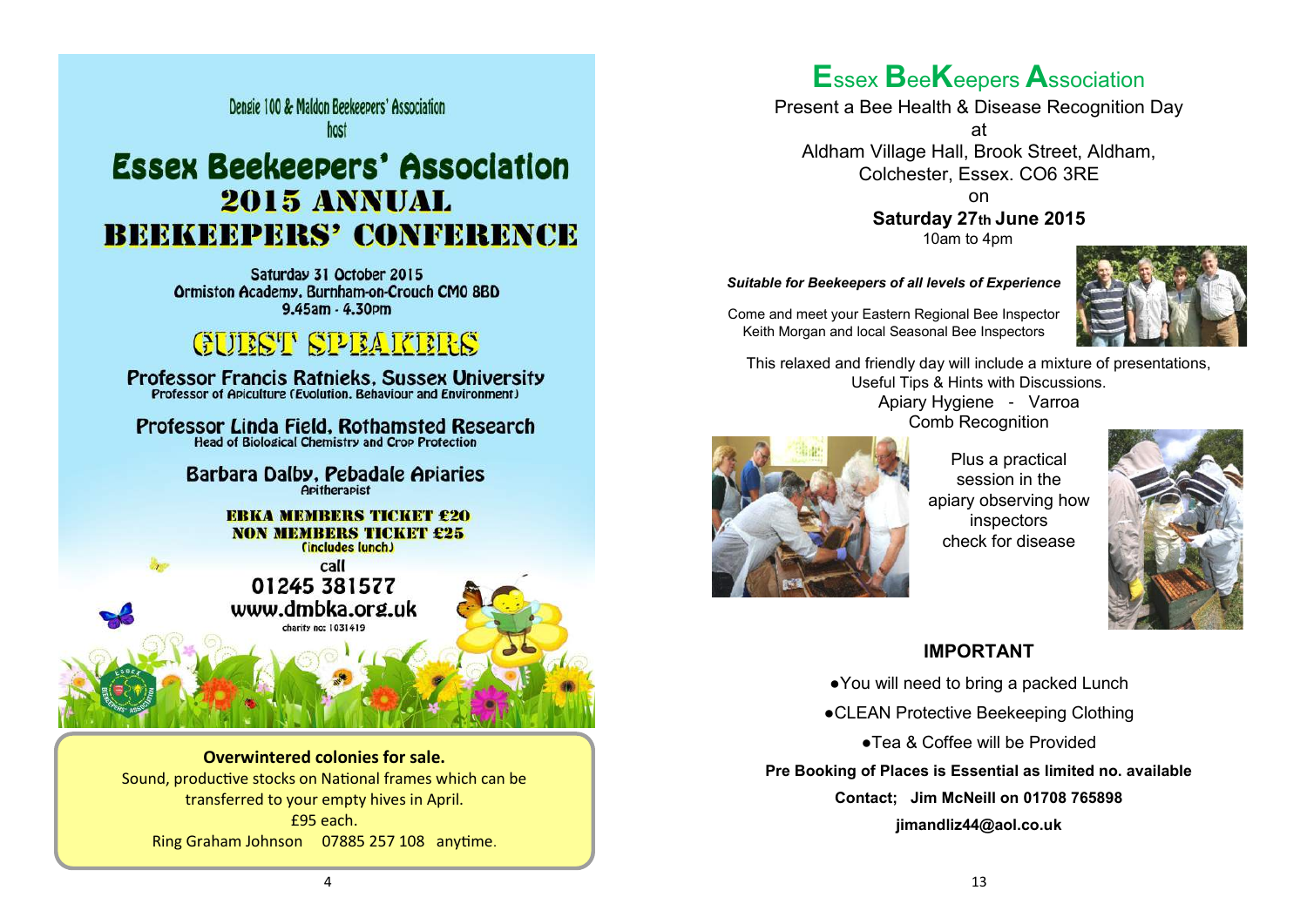decade.

#### **Possible Ban of 40 Pesticides:**

The report claimed the changes would affect:

- **Potatoes:** Many fungicides controlling blight would be banned. *Predicted yield loss* - *12%*
- **Wheat:** Fungicides helping to control rust and mildew would be banned. *Predicted yield loss* - *12%*
- **Onions:** Mildew and a rotting disease called botrytis are currently held back by chemicals likely to be banned. *Predicted yield loss* - *50%*
- **Apples:** Main issue is 'scab'. The chemical likely to be outlawed holds back skin browning and blemishes, and growers are worried consumers will not buy imperfect-looking fruit.

Alongside the impact on crops, the report suggested it could cause a drop in farming profits of £1.7 B, more imports and higher food prices. Nick von Westenholz, CPA chief executive officer, said the report provided "a clear picture of the implications of the flawed system that governs pesticide use in the EU". Several conservation groups were critical of the report. Keith Tyrell, of the Pesticide Action Network, said it was 'scare mongering nonsense' and farmers were 'crying wolf'. He said a bigger threat to apples and other flowering crop yields was the likelihood that pesticides were killing pollinators like bees.

#### *Love beekeeping but hate the honey mess?*

*Too much hassle selling your pure honey to the public or privately? Too cold to stand outside and sell your honey?*

**If these are some of your thoughts — look no further, Honey Helpers will:** *Take ALL the hassle out of selling your honey. Buy all your honey in one transaction Give competitive rates. Payment upon delivery or collection (your choice)*

#### **Interested?**

**Call us NOW on 07809 562045 or email - [honey.helpers@yahoo.com](mailto:honey.helpers@yahoo.com) To discuss your requirements or for further information.**

You may also sign up for future information. Regards, Honey Helpers

#### Notes from the Central Executive Committee (CEC)

Meeting on 29 January 2015

Items reviewed at the above meeting included:

#### **New Members of the CEC**

Where the Divisional AGMs had taken place before the CEC meeting, the Chairman welcomed the following new members representing their Divisions:-

Martin Cavalier Harlow Mark Chambers Epping Forest<br>Margaret Clay Chelmsford Margaret Clay Tom Geddes Colchester

#### **BBKA Annual Delegates' Meeting (ADM)**

Padraig Floyd, the BBKA delegate reported on the ADM on 15 January 2015 and the result of the propositions put to the meeting. (*Highlights of the ADM appear in an article in the March edition of the BBKA News.)*

#### **Electronic communications :**

#### **Centralised Member Record System**

The CEC noted the proposition at the ADM from Avon Beekeepers' Association seeking to adopt a cost effective system to improve greater consistency of data and reduce the burden of record keeping. The CEC agreed to support this proposal whilst continuing with the work on the upgrading of the EBKA record keeping.

#### **EBKA Annual General Meeting (AGM)**

The arrangements for the 2015 AGM on Saturday 14 March were finalised.

*Feedback on any matter discussed by CEC is welcomed and should be directed to your Divisional Trustee*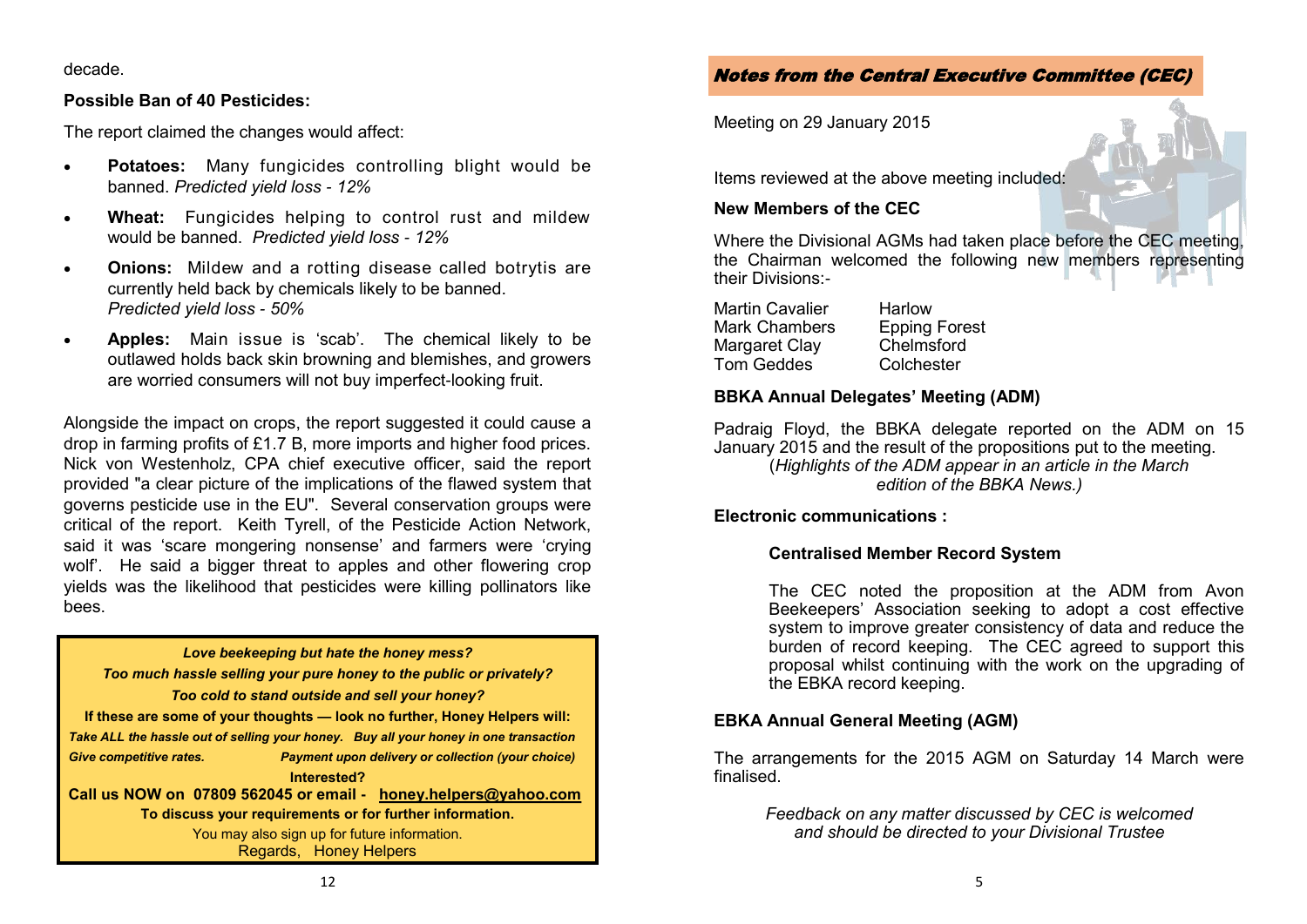#### **Report presented by the Examination Secretary to the 2015 AGM on March 14th**

#### **Beginners**

Essex continues to attract new beekeepers and many Beginners' courses in the Divisions are now being run by new teams of enthusiasts, allowing more experienced members to help those in their second and third years.

#### Basic Assessments 2014

There were 20 applications with 1 deferral for next year. Chelmsford and Saffron Walden topped the list for entries this year and the Miss Avey prizes were awarded to John Dutney (Epping Forest), David Lockie (Chelmsford) and Brian Kiddy (Saffron Walden). Many thanks to Pat Allen, Ted Grad and Deryck Johnson, Jane & Richard Ridler for giving their time and expertise in assessing the candidates. Thanks also to all those contributing at divisional level in preparing members for the assessment, sometimes a slightly daunting task. It is most important that prospective candidates are *not* daunted however – after all, the pass rate is 98% and it is an excellent way for beekeepers who are emerging from novice status to clarify and consolidate their expertise. Preparation for the Basic Assessment is an area which the CEC could contribute to on a county basis in the future.

#### Module Examinations

In 2014, for the first time, there has been the opportunity to attend Module Study Groups before both the March and November examinations. The group meets in Dunmow, as central as possible in the County and easily accessible for most. Whilst I have led the study groups, all those attending have contributed to the learning in different

#### *For Sale*

*Colonies of bees in National Hives Brood + half + excluder + super £170 Contact Roy Hardwicke 01245 225 950 / 0775247681*

#### **What to do about it:**

There is no chemical treatment for Nosema. What you do depends on the time of year. In the spring and early summer getting the bees onto completely clean comb, using a Bailey comb change (originally developed to help with Nosema) is the best bet. In autumn there really is nothing you can usefully do. Where the problem recurs it is best to requeen and ensure that you do not breed from bees that frequently suffer from Nosema. There are substances on the market which are said to combat Nosema but it is up to the individual to experiment if they wish to - I am not going to suggest anything.

#### **EU to Ban More Insecticides**

Tom Heap BBC Radio 4 - Today Programme via eBEES,

courtesy of Nottinghamshire BKA

The EU's decision to ban the use of some pesticides could threaten UK crops, increase food prices and hit farmers' profits, a report has claimed.

The report commissioned by three farming bodies said the EU was on course to 'ban' use of 40 chemicals by 2020 to reduce environmental damage. It said this could lead to a surge in pests, affecting production of apples, carrots and peas, among other crops. Conservation groups said reducing pesticides would help the environment. The independent report was carried out by business consultants Andersons and jointly commissioned by the National Farmers' Union (NFU), Crop Protection Association (CPA) and the Agricultural Industries Confederation (AIC).

The European Parliament voted in 2009 to tighten rules on pesticide use and ban at least 22 chemicals deemed harmful to human health. The move banned substances that could cause cancer or harm human reproduction or hormones. At the time, the UK government, the Conservatives and the NFU all opposed the new rules, saying they could hit yields and increase food prices. The report said that as current licences lapsed and tighter rules meant they would not be re-approved, some 40 chemicals would be banned within the next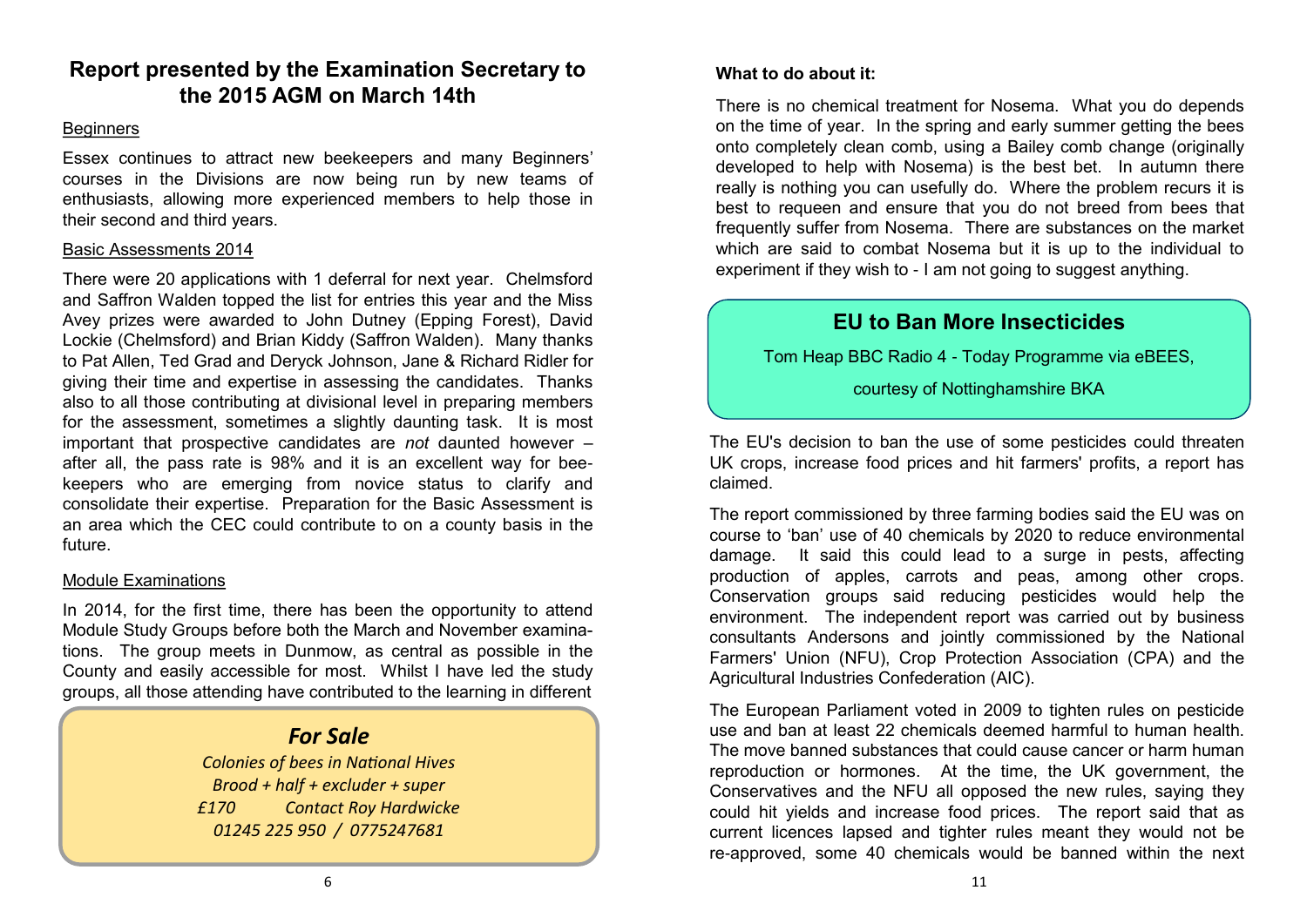#### **Signs and effects of Nosema infection:**

We always used to describe the main symptom of Nosema as 'spring dwindle', or a failure of a colony to build up in spring. There could also be dysentery in and around the hive, particularly at the entrance or on the alighting board, showing as brown stains where bees had defaecated. This is probably due to an accumulation of fluid and waste in the rectum and not a direct effect of the disease itself. Where the combs and frames are soiled, the spread is more rapid as house bees try to clear up the mess. Often a spring infection clears up once the older bees die and the bees are able to fly out freely on cleansing flights. Nosema always shortens the life of the individual bee and is particularly damaging to winter bees, which are unable to store the large quantities of protein that they need in their fat bodies and will die too soon to kick start the colony into growth in the spring. The whole colony may collapse. Queens may become infected and are usually superseded, or may stop laying and die.

In addition, there are three bee viruses associated with Nosema. *N. ceranae* is not so simple as it is not seasonal. True, it may damage colonies in the spring, but it does not seem to disappear in the summer. Secondly there is no dysentery, so a colony may die, usually in late winter/ early spring with no obvious signs at all.

#### **Diagnosing it:**

Adult bees with Nosema do not look sick – no pale complexion, fevered brow or going off their food - so the only way to diagnose it is to look for the spores inside the bees. All you need is a sample of 30 of the older bees (from the entrance or from supers) and a microscope with a magnification of 400 times. The bees are crushed, very thoroughly, with some water, either with a pestle and mortar or in a sealed plastic bag using a rolling pin or similar implement. A drop of the resultant liquid is put on a slide, covered with a cover slip and examined under the microscope. The spores appear like little grains of rice. If there are huge numbers then you have a problem, if there are only one or two then you probably can relax. Even if the result is positive, it is impossible for ordinary mortals to tell the 2 species apart. This needs an electron microscope or a DNA test.

ways. Entering for an examination is not a requirement – the emphasis is on finding out more about bees and the knowledge and skills of beekeeping. We have covered Modules 1 and 2 and are currently exploring Module 3 (Disease) in preparation for next Saturday's examinations. We have had 10 successful candidates in 2014, in BBKA Modules 1, 2,3, 6 and 8, with one candidate achieving credit in the Intermediate Theory Certificate (4 modules) and two achieving credit in the Advanced Theory Certificate (all 7 modules). The Basic Certificates and the March 2014 Module certificates were presented at the Annual Conference; the more recent Modules and Microscopy will be presented today.

#### More advanced practical examinations

After the very successful CEC Skills Workshop weekend in Microscopy in October 2013, there were 2 successful microscopy candidates this year. The preparation for the General Husbandry Skills Workshop extended over 3 months in the spring of 2014. Two full days were headed by Graham Royle and these were supported with evening meetings for the group at the apiaries of our Basic Assessors. Three delegates have taken the plunge and entered for the BBKA examination this season and hopefully, more of the group will try in 2016. More CEC workshops will be organised in 2015 to promote the advanced learning in the county.

I reported at the March 2014 AGM the need for two distinct CEC positions, namely Examinations Secretary and Education Secretary. There has been an enormous increase in workload for this role since I took over in 2010 when there were only 13 BAs to administer and a few module exams (which at that time happened only once per year; module exams now take place in March and November. Continuing with the education programme for middle and higher ranking beekeepers is a necessity if only to maintain the balance of knowledge and skills in the Association.

My five years as Examinations Secretary has now come to an end, which I have enjoyed thoroughly, and I am extremely pleased that there is a very able nominee as my successor. I hope to continue to contribute to education in the County in 2016.

Jane Ridler